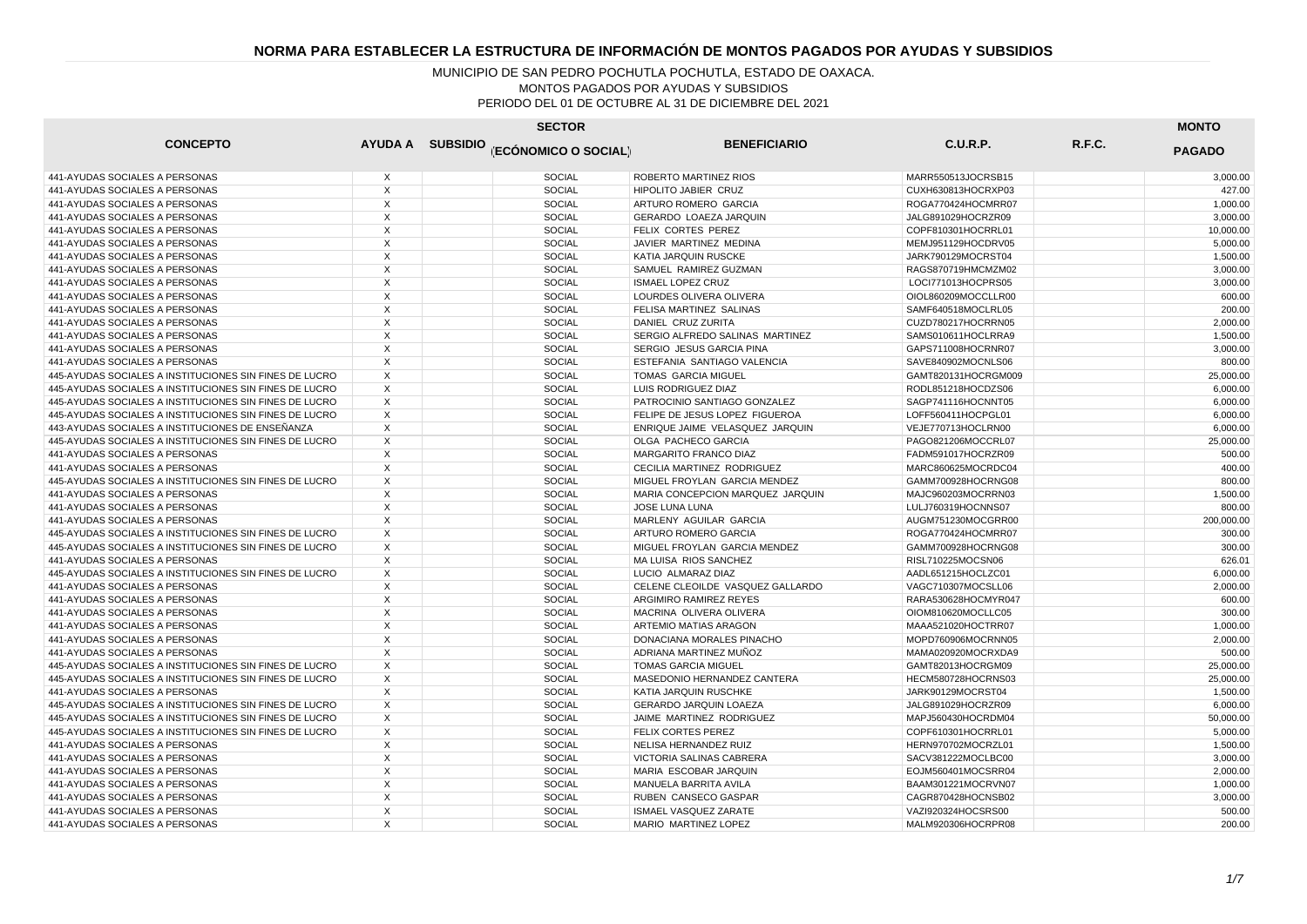| <b>SECTOR</b>                                          |                         |  |                                       |                                       |                     |        |               |
|--------------------------------------------------------|-------------------------|--|---------------------------------------|---------------------------------------|---------------------|--------|---------------|
| <b>CONCEPTO</b>                                        |                         |  | AYUDA A SUBSIDIO (ECÓNOMICO O SOCIAL) | <b>BENEFICIARIO</b>                   | C.U.R.P.            | R.F.C. | <b>PAGADO</b> |
| 441-AYUDAS SOCIALES A PERSONAS                         | X                       |  | <b>SOCIAL</b>                         | MAXIMILIANO SANCHEZ JACINTO           | SAJM411012HOCNCX07  |        | 1,500.00      |
| 441-AYUDAS SOCIALES A PERSONAS                         | $\mathsf{X}$            |  | <b>SOCIAL</b>                         | FERNANDO DIAZ CASTILLO                | DICF600530HDFZSR07  |        | 1,600.00      |
| 441-AYUDAS SOCIALES A PERSONAS                         | X                       |  | <b>SOCIAL</b>                         | VICTORINA RAMIRES MATIAS              | RAMV701108MOCMTC02  |        | 650.00        |
| 441-AYUDAS SOCIALES A PERSONAS                         | $\overline{X}$          |  | <b>SOCIAL</b>                         | PAULA GARCIA GARCIA                   | GAGP790629MOCRRL06  |        | 600.00        |
| 441-AYUDAS SOCIALES A PERSONAS                         | X                       |  | <b>SOCIAL</b>                         | SELESTINO CORTES ORDAZ                | COOS770519HOCRRL19  |        | 500.00        |
| 441-AYUDAS SOCIALES A PERSONAS                         | $\mathsf X$             |  | <b>SOCIAL</b>                         | JESUS GONZALEZ MARTINEZ               | GOMJ930409HOCNRS03  |        | 1,900.00      |
| 441-AYUDAS SOCIALES A PERSONAS                         | X                       |  | <b>SOCIAL</b>                         | ROCIO HERNANDEZ MARTINEZ              | HEMR980706MOCRRC02  |        | 400.00        |
| 441-AYUDAS SOCIALES A PERSONAS                         | X                       |  | <b>SOCIAL</b>                         | BRENDA ISIDRA GARCIA HERNANDEZ        | GAHB911217MOCRRR00  |        | 2,000.00      |
| 441-AYUDAS SOCIALES A PERSONAS                         | $\times$                |  | <b>SOCIAL</b>                         | JOAQUIN LUNA SEBASTIAN                | LUSJ770726HOVNBQ03  |        | 600.00        |
| 441-AYUDAS SOCIALES A PERSONAS                         | X                       |  | <b>SOCIAL</b>                         | FRANCISCO CRUZ RUIZ                   | CURF671010HOCRZR06  |        | 1,500.00      |
| 441-AYUDAS SOCIALES A PERSONAS                         | X                       |  | <b>SOCIAL</b>                         | BERNARDO VICENTE CRUZ                 | VICB910220HOCCRR01  |        | 1,800.00      |
| 441-AYUDAS SOCIALES A PERSONAS                         | X                       |  | SOCIAL                                | AURELIA BLAZ GARCIA                   | BAGA761021MOCLRR13  |        | 500.00        |
| 441-AYUDAS SOCIALES A PERSONAS                         | $\times$                |  | <b>SOCIAL</b>                         | FULGENCIO BERNARDO ROMERO SILVA       | ROSF640116HOCMLL01  |        | 1,000.00      |
| 441-AYUDAS SOCIALES A PERSONAS                         | X                       |  | SOCIAL                                | SOCORRO IRAIS LUNA LUIS               | LULS790318MOCNSC04  |        | 5,000.00      |
| 441-AYUDAS SOCIALES A PERSONAS                         | $\overline{X}$          |  | <b>SOCIAL</b>                         | MARIELA CRUZ PEREZ                    | CUPM901018MOCRRR02  |        | 1.500.00      |
| 441-AYUDAS SOCIALES A PERSONAS                         | X                       |  | SOCIAL                                | KATIA JARQUIN RUSCHKE                 | JARK790129MOCRST04  |        | 3,450.00      |
| 441-AYUDAS SOCIALES A PERSONAS                         | $\overline{X}$          |  | <b>SOCIAL</b>                         | MARIA MAGDALENA MONJARAZ RAMIREZ      | MORM850910MOCNMG01  |        | 1.000.00      |
| 441-AYUDAS SOCIALES A PERSONAS                         | X                       |  | <b>SOCIAL</b>                         | SERGIO ALFREDO SALINAS MARTINEZ       | SAMS010611HOCLRRA9  |        | 1,000.00      |
| 441-AYUDAS SOCIALES A PERSONAS                         | $\times$                |  | <b>SOCIAL</b>                         | <b>MARIELA CRUZ PEREZ</b>             | CUPM901018MOCRRR02  |        | 700.00        |
| 441-AYUDAS SOCIALES A PERSONAS                         | X                       |  | <b>SOCIAL</b>                         | JOSEFINA HERNANDEZ AMBROSIO           | HEAJ731220MOCRMS02  |        | 600.00        |
| 441-AYUDAS SOCIALES A PERSONAS                         | X                       |  | <b>SOCIAL</b>                         | MARIBEL MONTOYA VILLA                 | MOVM641202MOCNLR003 |        | 1.000.00      |
| 441-AYUDAS SOCIALES A PERSONAS                         | X                       |  | <b>SOCIAL</b>                         | REYNA CRUZ VASQUEZ                    | CUVR621119MOCRSY07  |        | 162.00        |
| 441-AYUDAS SOCIALES A PERSONAS                         | $\times$                |  | <b>SOCIAL</b>                         | MARGARITA SANCHEZ MARTINEZ            | SAMM620309MOCNRR08  |        | 500.00        |
| 441-AYUDAS SOCIALES A PERSONAS                         | X                       |  | <b>SOCIAL</b>                         | ELIZABETH SANTOS DIAZ                 | SADE7911285MOCNXL05 |        | 600.00        |
| 441-AYUDAS SOCIALES A PERSONAS                         | X                       |  | <b>SOCIAL</b>                         | OLGA ISIDRA CANSECO ALONSO            | CAAO000822MOCNLLA8  |        | 1,000.00      |
| 441-AYUDAS SOCIALES A PERSONAS                         | X                       |  | <b>SOCIAL</b>                         | ADRIAN RODRIGUEZ REYES                | RORA650708HOCDYD08  |        | 1,000.00      |
| 441-AYUDAS SOCIALES A PERSONAS                         | X                       |  | <b>SOCIAL</b>                         | ROSARIO CERVANTES GUTIERREZ           | CERG920630MOCRTS02  |        | 1.000.00      |
| 441-AYUDAS SOCIALES A PERSONAS                         | $\mathsf{X}$            |  | <b>SOCIAL</b>                         | <b>ISABEL JUAREZ JUAREZ</b>           | JUJI810831MOCRRS03  |        | 500.00        |
| 441-AYUDAS SOCIALES A PERSONAS                         | X                       |  | SOCIAL                                | OFELIA SALINAS RIOS                   | SARO870330MOCSF00   |        | 700.00        |
| 441-AYUDAS SOCIALES A PERSONAS                         | $\overline{\mathsf{x}}$ |  | <b>SOCIAL</b>                         | CARMEN CARREÑO VASQUEZ                | CAVC570924MOC000000 |        | 1.000.00      |
| 441-AYUDAS SOCIALES A PERSONAS                         | X                       |  | SOCIAL                                | RUTH ARACELI JARQUIN CRUZ             | JACR930304MOCRRT0   |        | 500.00        |
| 441-AYUDAS SOCIALES A PERSONAS                         | $\times$                |  | <b>SOCIAL</b>                         | ANTONIO MAGDALENO VILLALOBOS MARTINEZ | VIMA560529HOCLRN03  |        | 600.00        |
| 441-AYUDAS SOCIALES A PERSONAS                         | X                       |  | SOCIAL                                | XIMENA HIERULEY PINACHO LOPEZ         | PILX990511MOCNPM05  |        | 2,000.00      |
| 441-AYUDAS SOCIALES A PERSONAS                         | X                       |  | <b>SOCIAL</b>                         | MIREYA JUAREZ FRANCO                  | JUFM950812MOCRRR05  |        | 500.00        |
| 441-AYUDAS SOCIALES A PERSONAS                         | X                       |  | SOCIAL                                | DINAZAR GARCIA PINA                   | GAPD620614MOCRNN0   |        | 21,000.00     |
| 445-AYUDAS SOCIALES A INSTITUCIONES SIN FINES DE LUCRO | X                       |  | <b>SOCIAL</b>                         | LUIS RODRIGUEZ DIAZ                   | LOFF560411HOCPGL01  |        | 6,000.00      |
| 445-AYUDAS SOCIALES A INSTITUCIONES SIN FINES DE LUCRO | $\mathsf{X}$            |  | <b>SOCIAL</b>                         | <b>IRINEO RIOS LUIS</b>               | RILI660703HOCSSR00  |        | 6,000.00      |
| 445-AYUDAS SOCIALES A INSTITUCIONES SIN FINES DE LUCRO | X                       |  | <b>SOCIAL</b>                         | LUIS RODRIGUEZ DIAZ                   | RODL851218HOCDZS06  |        | 6,000.00      |
| 445-AYUDAS SOCIALES A INSTITUCIONES SIN FINES DE LUCRO | X                       |  | <b>SOCIAL</b>                         | JOAQUIN VICENTE GARCIA                | VIGJ710522HOCCRQ07  |        | 6,000.00      |
| 445-AYUDAS SOCIALES A INSTITUCIONES SIN FINES DE LUCRO | X                       |  | <b>SOCIAL</b>                         | LEON CRUZ VASQUEZ                     | CUVL701003HOCRSN13  |        | 6,000.00      |
| 445-AYUDAS SOCIALES A INSTITUCIONES SIN FINES DE LUCRO | $\overline{X}$          |  | <b>SOCIAL</b>                         | PATROCINIO GONZALEZ SANTIAGO          | SAGP741116HOCNNT05  |        | 6,000.00      |
| 441-AYUDAS SOCIALES A PERSONAS                         | X                       |  | <b>SOCIAL</b>                         | EMILIANA REYES AJA                    | REAE670720MOCYJM06  |        | 1,900.00      |
| 441-AYUDAS SOCIALES A PERSONAS                         | $\mathsf{X}$            |  | <b>SOCIAL</b>                         | HONORIO HERNANDEZ AMBROSIO            | HEAH881030HOCRMN03  |        | 1,900.00      |
| 445-AYUDAS SOCIALES A INSTITUCIONES SIN FINES DE LUCRO | $\times$                |  | <b>SOCIAL</b>                         | <b>TOMAS GARCIA MIGUEL</b>            | GAMT820131HOCRGM09  |        | 25,000.00     |
| 445-AYUDAS SOCIALES A INSTITUCIONES SIN FINES DE LUCRO | X                       |  | <b>SOCIAL</b>                         | OLGA GARCIA PACHECO                   | PAGO821206MOVVRL07  |        | 25,000.00     |
| 445-AYUDAS SOCIALES A INSTITUCIONES SIN FINES DE LUCRO | X                       |  | <b>SOCIAL</b>                         | MASEDONIO HERNANDEZ CANTERA           | HECM580326HOCRNS03  |        | 25,000.00     |
| 445-AYUDAS SOCIALES A INSTITUCIONES SIN FINES DE LUCRO | X                       |  | SOCIAL                                | FELIX CORTEZ PEREZ                    | COPF810301HOCRRL01  |        | 15,000.00     |
| 445-AYUDAS SOCIALES A INSTITUCIONES SIN FINES DE LUCRO | X                       |  | <b>SOCIAL</b>                         | LUCIO ALMARAZ DIAZ                    | AADL651215HOCLZC01  |        | 5,000.00      |
| 445-AYUDAS SOCIALES A INSTITUCIONES SIN FINES DE LUCRO | X                       |  | <b>SOCIAL</b>                         | <b>EMILIO CRUZ LOPEZ</b>              | CULE751006HOCRPM09  |        | 2,000.00      |
| 441-AYUDAS SOCIALES A PERSONAS                         | $\times$                |  | <b>SOCIAL</b>                         | FRANCISCO LEON SANCHEZ                | LESF540806HOCNNR07  |        | 103.00        |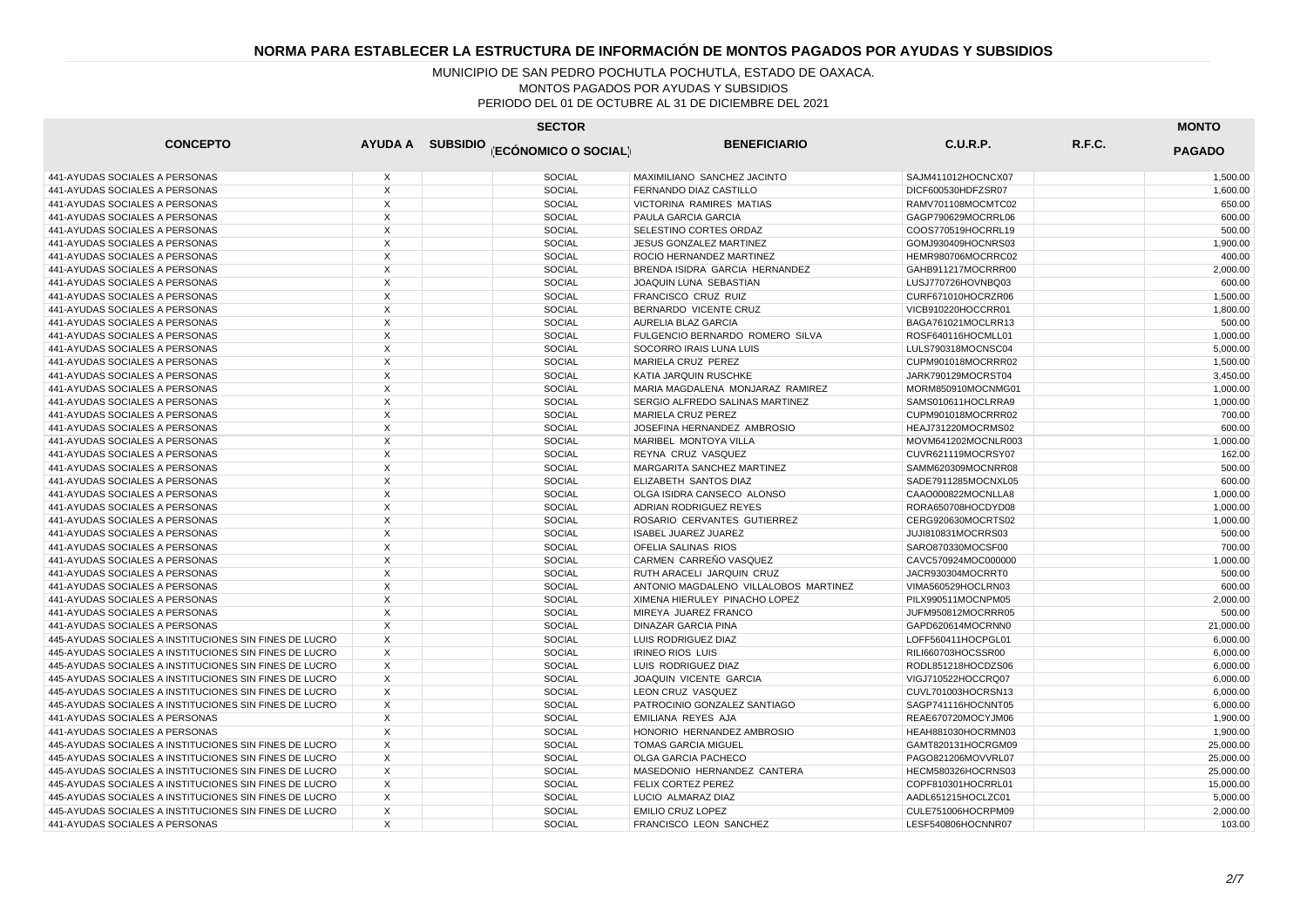| <b>SECTOR</b>                                          |                |  |                                       |                                          |                     |        | <b>MONTO</b>  |  |
|--------------------------------------------------------|----------------|--|---------------------------------------|------------------------------------------|---------------------|--------|---------------|--|
| <b>CONCEPTO</b>                                        |                |  | AYUDA A SUBSIDIO (ECÓNOMICO O SOCIAL) | <b>BENEFICIARIO</b>                      | <b>C.U.R.P.</b>     | R.F.C. | <b>PAGADO</b> |  |
| 445-AYUDAS SOCIALES A INSTITUCIONES SIN FINES DE LUCRO | X              |  | <b>SOCIAL</b>                         | OLGA PACHECO GARCIA                      | PAGO821206MOCCRL07  |        | 25,000.00     |  |
| 445-AYUDAS SOCIALES A INSTITUCIONES SIN FINES DE LUCRO | X              |  | <b>SOCIAL</b>                         | JOAQUIN VICENTE GARCIA                   | VIGJ710522HOCCRQ07  |        | 6,000.00      |  |
| 445-AYUDAS SOCIALES A INSTITUCIONES SIN FINES DE LUCRO | X              |  | SOCIAL                                | LEON CRUZ VASQUE                         | CUVL701003HOCRSN13  |        | 6,000.00      |  |
| 445-AYUDAS SOCIALES A INSTITUCIONES SIN FINES DE LUCRO | X              |  | <b>SOCIAL</b>                         | PATROCINIO SANTIAGO GONZALEZ             | SAGP741116HOCMNT05  |        | 6,000.00      |  |
| 445-AYUDAS SOCIALES A INSTITUCIONES SIN FINES DE LUCRO | $\times$       |  | <b>SOCIAL</b>                         | <b>FELIX JOSE PEREZ</b>                  | JOPF62030HOCSRL07   |        | 1,000.00      |  |
| 445-AYUDAS SOCIALES A INSTITUCIONES SIN FINES DE LUCRO | $\times$       |  | <b>SOCIAL</b>                         | RUBEN CANSECO GASPAR                     | CAGR870428HOCNSB02  |        | 5.000.00      |  |
| 441-AYUDAS SOCIALES A PERSONAS                         | X              |  | <b>SOCIAL</b>                         | TERESA GARCIA GARCIA                     | GAGT820723MOCRRR05  |        | 500.00        |  |
| 441-AYUDAS SOCIALES A PERSONAS                         | $\overline{X}$ |  | <b>SOCIAL</b>                         | ZUREYMA ROBLERO HERNANDEZ                | ROHZ930228MCSBRR05  |        | 3,000.00      |  |
| 445-AYUDAS SOCIALES A INSTITUCIONES SIN FINES DE LUCRO | $\times$       |  | <b>SOCIAL</b>                         | FELIX JOSE PEREZ                         | JOPF620301HOCSRL07  |        | 2,800.00      |  |
| 445-AYUDAS SOCIALES A INSTITUCIONES SIN FINES DE LUCRO | $\times$       |  | <b>SOCIAL</b>                         | JOSE PACHECO SANTIAGO                    | PASJ680515HOCCNS03  |        | 10,000.00     |  |
| 445-AYUDAS SOCIALES A INSTITUCIONES SIN FINES DE LUCRO | X              |  | <b>SOCIAL</b>                         | FELIX CORTES PEREZ                       | COPF610301HOCRRL01  |        | 6,000.00      |  |
| 445-AYUDAS SOCIALES A INSTITUCIONES SIN FINES DE LUCRO | X              |  | SOCIAL                                | JOAQUIN VICENTE GARCIA                   | VIGJ710522HOCCRQ07  |        | 6,000.00      |  |
| 441-AYUDAS SOCIALES A PERSONAS                         | X              |  | <b>SOCIAL</b>                         | PETRA AVILA CRUZ                         | AICP770509MOCVRT02  |        | 500.00        |  |
| 441-AYUDAS SOCIALES A PERSONAS                         | X              |  | <b>SOCIAL</b>                         | MARIELA CRUZ PEREZ                       | CUPM901018MOCRRR02  |        | 480.00        |  |
| 441-AYUDAS SOCIALES A PERSONAS                         | $\times$       |  | <b>SOCIAL</b>                         | TEODULA CARMONA PEREZ                    | CAPT750503MOCRRD09  |        | 1.000.00      |  |
| 441-AYUDAS SOCIALES A PERSONAS                         | X              |  | <b>SOCIAL</b>                         | MA LUISA RIOS SANCHEZ                    | RISL710225MOCSNS06  |        | 230.00        |  |
| 445-AYUDAS SOCIALES A INSTITUCIONES SIN FINES DE LUCRO | $\overline{X}$ |  | <b>SOCIAL</b>                         | FELIPE DE JESUS LOPEZ FIGUEROA           | LOFF560411HOCPGL01  |        | 6,000.00      |  |
| 445-AYUDAS SOCIALES A INSTITUCIONES SIN FINES DE LUCRO | $\times$       |  | <b>SOCIAL</b>                         | LEON CRUZ VASQUEZ                        | CUVL701003HOCRSN13  |        | 6,000.00      |  |
| 445-AYUDAS SOCIALES A INSTITUCIONES SIN FINES DE LUCRO | X              |  | <b>SOCIAL</b>                         | ENRIQUE JAIME VELASQUEZ JARQUIN          | VEJE770713HOCLRN00  |        | 6,000.00      |  |
| 441-AYUDAS SOCIALES A PERSONAS                         | X              |  | <b>SOCIAL</b>                         | CELIA DIAZ HERNANDEZ                     | DIHC771112MOCARL09  |        | 1,000.00      |  |
| 441-AYUDAS SOCIALES A PERSONAS                         | X              |  | SOCIAL                                | MASEDONIO HERNANDEZ CANTERA              | HECM580328HOCRNS03  |        | 500.00        |  |
| 445-AYUDAS SOCIALES A INSTITUCIONES SIN FINES DE LUCRO | X              |  | <b>SOCIAL</b>                         | FELIX CORTES PEREZ                       | COPF610301HOCRRL01  |        | 20,000.00     |  |
| 445-AYUDAS SOCIALES A INSTITUCIONES SIN FINES DE LUCRO | $\times$       |  | <b>SOCIAL</b>                         | ROBERTO MARTINEZ RIOS                    | MARR550513HOCRSB15  |        | 3,000.00      |  |
| 441-AYUDAS SOCIALES A PERSONAS                         | $\times$       |  | <b>SOCIAL</b>                         | YOSMELI RUIZ HERNANDEZ                   | RUHY990829MOCZRS08  |        | 700.00        |  |
| 441-AYUDAS SOCIALES A PERSONAS                         | $\times$       |  | <b>SOCIAL</b>                         | ADELINA GARCIA SORIANO                   | GASA900418MOCRRD02  |        | 500.00        |  |
| 441-AYUDAS SOCIALES A PERSONAS                         | X              |  | SOCIAL                                | LUCILA ORTIZ NIEVES                      | OINL860729MOCRVC06  |        | 800.00        |  |
| 441-AYUDAS SOCIALES A PERSONAS                         | X              |  | <b>SOCIAL</b>                         | <b>VERONICA CORTES BLAS</b>              | COBV920203MOCRLR01  |        | 800.00        |  |
| 441-AYUDAS SOCIALES A PERSONAS                         | X              |  | SOCIAL                                | CECILIA CRUZ JUAREZ                      | CUJC840515MOCRRC08  |        | 5,000.00      |  |
| 441-AYUDAS SOCIALES A PERSONAS                         | X              |  | <b>SOCIAL</b>                         | MARIELA CRUZ PEREZ                       | CUPM901018MMOCRRR02 |        | 500.00        |  |
| 441-AYUDAS SOCIALES A PERSONAS                         | X              |  | SOCIAL                                | MARGARITA SANCHEZ MARTINEZ               | SAMM620309MOCNRR08  |        | 400.00        |  |
| 445-AYUDAS SOCIALES A INSTITUCIONES SIN FINES DE LUCRO | $\times$       |  | <b>SOCIAL</b>                         | JAIME MARTINEZ RODRIGUEZ                 | MARJ660430HOCRDM04  |        | 50,000.00     |  |
| 445-AYUDAS SOCIALES A INSTITUCIONES SIN FINES DE LUCRO | X              |  | <b>SOCIAL</b>                         | JAIME MARTINEZ RODRIGUEZ                 | MARJ660430HOCRDM04  |        | 35,000.00     |  |
| 445-AYUDAS SOCIALES A INSTITUCIONES SIN FINES DE LUCRO | $\times$       |  | <b>SOCIAL</b>                         | FELIPE DE JESUS LOPEZ FIGUEROA           | LOFF560411HOCPGL01  |        | 6,000.00      |  |
| 445-AYUDAS SOCIALES A INSTITUCIONES SIN FINES DE LUCRO | $\times$       |  | <b>SOCIAL</b>                         | JOAQUIN VICENTE GARCIA                   | VIGJ710522HOCCRQ07  |        | 6,000.00      |  |
| 445-AYUDAS SOCIALES A INSTITUCIONES SIN FINES DE LUCRO | $\overline{X}$ |  | <b>SOCIAL</b>                         | LEON CRUZ VASQUEZ                        | CUVL701003HOCRSN13  |        | 6,000.00      |  |
| 445-AYUDAS SOCIALES A INSTITUCIONES SIN FINES DE LUCRO | $\times$       |  | <b>SOCIAL</b>                         | <b>TOMAS GARCIA MIGUEL</b>               | GAMT820131HOCRGM09  |        | 25,000.00     |  |
| 445-AYUDAS SOCIALES A INSTITUCIONES SIN FINES DE LUCRO | X              |  | SOCIAL                                | PATROCINIO SANTIAGO GONZALEZ             | SAGP741116HOCNNT05  |        | 6,000.00      |  |
| 445-AYUDAS SOCIALES A INSTITUCIONES SIN FINES DE LUCRO | $\times$       |  | <b>SOCIAL</b>                         | MASEDO HERNANDEZ CANTERA                 | HECM580728HOCRNS03  |        | 25,000.00     |  |
| 445-AYUDAS SOCIALES A INSTITUCIONES SIN FINES DE LUCRO | X              |  | SOCIAL                                | OLGA PACHECO GARCIA                      | PAGO821206MOVVRL07  |        | 25,000.00     |  |
| 445-AYUDAS SOCIALES A INSTITUCIONES SIN FINES DE LUCRO | $\mathsf{X}$   |  | <b>SOCIAL</b>                         | LUIS RODRIGUEZ DIAZ                      | RODL851218HOCDZS06  |        | 6.000.00      |  |
| 445-AYUDAS SOCIALES A INSTITUCIONES SIN FINES DE LUCRO | $\times$       |  | <b>SOCIAL</b>                         | ENRIQUE JAIME VELASQUEZ JARQUIN          | VEJE770713HOCLRN00  |        | 6,000.00      |  |
| 441-AYUDAS SOCIALES A PERSONAS                         | X              |  | <b>SOCIAL</b>                         | JOSE ANTONIO SANCHEZ LICEA               | SALA770413HGRNCN04  |        | 5,000.00      |  |
| 441-AYUDAS SOCIALES A PERSONAS                         | $\times$       |  | <b>SOCIAL</b>                         | ADRIANA DE JESUS GALGUERA GOPAR          | GAGA750224MOCLPD04  |        | 1,402.00      |  |
| 441-AYUDAS SOCIALES A PERSONAS                         | X              |  | <b>SOCIAL</b>                         | ELIBERTO RICARDEZ ARAGON                 | RIAE830414HOCCRL01  |        | 10,000.00     |  |
| 445-AYUDAS SOCIALES A INSTITUCIONES SIN FINES DE LUCRO | X              |  | <b>SOCIAL</b>                         | LUCIO ALMARAZ DIAZ                       | AADL651215HOCLZC01  |        | 5,000.00      |  |
| 441-AYUDAS SOCIALES A PERSONAS                         | X              |  | SOCIAL                                | JUANA SANCHEZ PINACHO                    | SAPJ780927MOCNNN04  |        | 1,000.00      |  |
| 441-AYUDAS SOCIALES A PERSONAS                         | $\times$       |  | <b>SOCIAL</b>                         | <b>CESAR RUIZ REZA</b>                   | RURC491103HCHZZS05  |        | 250.00        |  |
| 441-AYUDAS SOCIALES A PERSONAS                         | X              |  | <b>SOCIAL</b>                         | CRISPINA PANTALEON JARQUIN               | PACJ531215MOCNRR06  |        | 600.00        |  |
| 441-AYUDAS SOCIALES A PERSONAS                         | X              |  | <b>SOCIAL</b>                         | SEVERINA RAMIREZ VAZQUEZ                 | RAVS761205MOCMZV01  |        | 1,800.00      |  |
| 441-AYUDAS SOCIALES A PERSONAS                         | $\times$       |  | <b>SOCIAL</b>                         | GUADALUPE DE LOS ANGELES PEREZ HERNANDEZ | PEHG980809MOCRRD09  |        | 1.400.00      |  |
|                                                        |                |  |                                       |                                          |                     |        |               |  |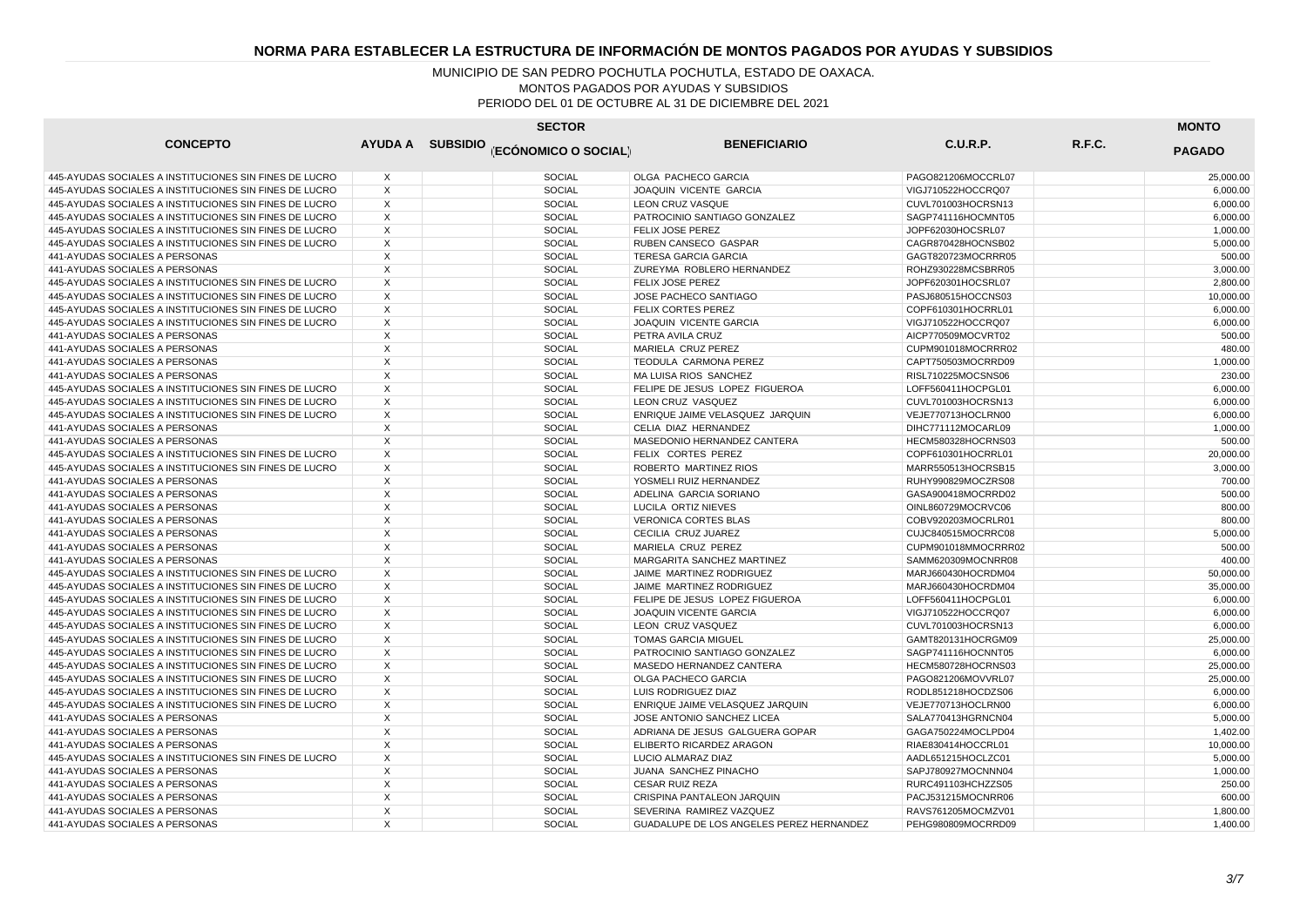| <b>CONCEPTO</b>                                        |                | AYUDA A SUBSIDIO (ECÓNOMICO O SOCIAL) | <b>BENEFICIARIO</b>               | C.U.R.P.            | R.F.C. | <b>PAGADO</b> |
|--------------------------------------------------------|----------------|---------------------------------------|-----------------------------------|---------------------|--------|---------------|
| 441-AYUDAS SOCIALES A PERSONAS                         | X              | <b>SOCIAL</b>                         | MAGDALENA MORALES PEREZ           | MOPM930126MOCRRG00  |        | 500.00        |
| 441-AYUDAS SOCIALES A PERSONAS                         | $\times$       | <b>SOCIAL</b>                         | <b>ELVIRA GARCIA GARCIA</b>       | GAGE520125MOCRRL06  |        | 950.00        |
| 441-AYUDAS SOCIALES A PERSONAS                         | X              | <b>SOCIAL</b>                         | YAMILET ZARAGOZA RODRIGUEZ        | ZARY910826MOCRDM07  |        | 2,500.00      |
| 441-AYUDAS SOCIALES A PERSONAS                         | X              | <b>SOCIAL</b>                         | ELIA AMAYA RAMIREZ                | AARE790620MOCMML07  |        | 700.00        |
| 441-AYUDAS SOCIALES A PERSONAS                         | X              | <b>SOCIAL</b>                         | MARIA MAGDALENA HIGUERA DIAZ      | HIDM780526MOCGZG04  |        | 600.00        |
| 441-AYUDAS SOCIALES A PERSONAS                         | X              | <b>SOCIAL</b>                         | YAMILETH YAZMIN GONZALES CORCUERA | GOCY921114MOCNRM03  |        | 600.00        |
| 441-AYUDAS SOCIALES A PERSONAS                         | X              | SOCIAL                                | BEATRIZ ADRIANA RIOS BUSTAMANTE   | RIBB890106MOCSST01  |        | 1,000.00      |
| 441-AYUDAS SOCIALES A PERSONAS                         | X              | <b>SOCIAL</b>                         | VICTORIA CARREÑO BOHORQUEZ        | CABV900523MOCRHC03  |        | 500.00        |
| 441-AYUDAS SOCIALES A PERSONAS                         | $\times$       | <b>SOCIAL</b>                         | CRECENCIA JOSE SEBASTIAN          | JOSC790615MOCSBR07  |        | 500.00        |
| 441-AYUDAS SOCIALES A PERSONAS                         | X              | <b>SOCIAL</b>                         | GUADALUPE VASQUEZ JACINTO         | VAJG920821MOCSCD06  |        | 800.00        |
| 441-AYUDAS SOCIALES A PERSONAS                         | $\times$       | <b>SOCIAL</b>                         | POMPILIO GARCIA GARCIA            | GAGP570717HOCRRM04  |        | 800.00        |
| 441-AYUDAS SOCIALES A PERSONAS                         | $\times$       | <b>SOCIAL</b>                         | AMBROSIO GARCIA ROMERO            | GARA941023HOCRMM00  |        | 1.600.00      |
| 441-AYUDAS SOCIALES A PERSONAS                         | X              | <b>SOCIAL</b>                         | <b>EMETERIO PEREZ CRUZ</b>        | PECE740122HOCRRM02  |        | 700.00        |
| 441-AYUDAS SOCIALES A PERSONAS                         | $\times$       | <b>SOCIAL</b>                         | EVA HERNANDEZ FELIPE              | HEFE681202MOCRLV03  |        | 3.500.00      |
| 441-AYUDAS SOCIALES A PERSONAS                         | X              | SOCIAL                                | SELENA LUIS MARTINEZ              | LUMS950906MOCSRL01  |        | 2,000.00      |
| 441-AYUDAS SOCIALES A PERSONAS                         | $\times$       | <b>SOCIAL</b>                         | BERTHA CASTILLO HERNANDEZ         | CABH590514MOCSRR05  |        | 2.000.00      |
| 441-AYUDAS SOCIALES A PERSONAS                         | X              | <b>SOCIAL</b>                         | OFELIA TEMOXTLE ASCENCION         | TEAO820401MVZMSF09  |        | 700.00        |
| 445-AYUDAS SOCIALES A INSTITUCIONES SIN FINES DE LUCRO | $\times$       | <b>SOCIAL</b>                         | CELERINA SANTOS SANTIAGO          | SASC700218MOCNNL09  |        | 3.000.00      |
| 441-AYUDAS SOCIALES A PERSONAS                         | X              | <b>SOCIAL</b>                         | JUANA PEDRO DE LA ROSA            | PERJ770516MOCDSN00  |        | 400.00        |
| 441-AYUDAS SOCIALES A PERSONAS                         | $\overline{X}$ | <b>SOCIAL</b>                         | <b>CONSTANCIA SANTOS GABRIEL</b>  | SAGC640217MOCNBN00  |        | 700.00        |
| 441-AYUDAS SOCIALES A PERSONAS                         | X              | <b>SOCIAL</b>                         | <b>JUANA SANCHEZ PINACHO</b>      | SAPJ780927MOCNNNN04 |        | 1,000.00      |
| 441-AYUDAS SOCIALES A PERSONAS                         | $\times$       | <b>SOCIAL</b>                         | JOSE PACHECO SANTIAGO             | PASJ680515HOCCNS03  |        | 8.600.00      |
| 441-AYUDAS SOCIALES A PERSONAS                         | X              | SOCIAL                                | IVONNE RAMOS HERNANDEZ            | RAHI760723MOCMRV03  |        | 15,000.00     |
| 441-AYUDAS SOCIALES A PERSONAS                         | $\times$       | <b>SOCIAL</b>                         | FELICITA HERNANDEZ JARQUIN        | HEJF671123MOCRRL04  |        | 2.000.00      |
| 441-AYUDAS SOCIALES A PERSONAS                         | X              | SOCIAL                                | AURORA LUNA GARCIA                | LUGA500817MOCNRR04  |        | 1,000.00      |
| 441-AYUDAS SOCIALES A PERSONAS                         | X              | <b>SOCIAL</b>                         | LUIS RODRIGUEZ DIAZ               | RODL851218HOCDZS06  |        | 10.000.00     |
| 441-AYUDAS SOCIALES A PERSONAS                         | X              | <b>SOCIAL</b>                         | LUIS ENRIQUE ARAGON GONZALEZ      | AAGL891205HOCRNS09  |        | 752.00        |
| 441-AYUDAS SOCIALES A PERSONAS                         | $\times$       | <b>SOCIAL</b>                         | CECILIA JIMENEZ MAYA              | JIMC761122MOCMYC04  |        | 1,000.00      |
| 445-AYUDAS SOCIALES A INSTITUCIONES SIN FINES DE LUCRO | X              | <b>SOCIAL</b>                         | <b>TOMAS GARCIA MIGUEL</b>        | GAMT820131HOCRGM09  |        | 25,000.00     |
| 445-AYUDAS SOCIALES A INSTITUCIONES SIN FINES DE LUCRO | X              | <b>SOCIAL</b>                         | JOAQUIN VICENTE GARCIA            | VIGJ710522HOCCRQ07  |        | 6,000.00      |
| 445-AYUDAS SOCIALES A INSTITUCIONES SIN FINES DE LUCRO | X              | <b>SOCIAL</b>                         | ENRIQUE JAIME VELASQUEZ JARQUIN   | VEJE770713HOCLRN00  |        | 6,000.00      |
| 445-AYUDAS SOCIALES A INSTITUCIONES SIN FINES DE LUCRO | X              | <b>SOCIAL</b>                         | OLGA PACHECO GARCIA               | PAGO821206MOVVRL07  |        | 25,000.00     |
| 445-AYUDAS SOCIALES A INSTITUCIONES SIN FINES DE LUCRO | X              | SOCIAL                                | FELIPE DE JESUS LOPEZ FIGUEROA    | LOFF560411HOCPGL01  |        | 6,000.00      |
| 445-AYUDAS SOCIALES A INSTITUCIONES SIN FINES DE LUCRO | $\times$       | <b>SOCIAL</b>                         | ROBERTO MARTINEZ RIOS             | MARR550513HOCRSB15  |        | 12,000.00     |
| 445-AYUDAS SOCIALES A INSTITUCIONES SIN FINES DE LUCRO | X              | <b>SOCIAL</b>                         | MASEDONIIO HERNANDEZ CANTERA      | HECM580328HOCRNS03  |        | 25,000.00     |
| 441-AYUDAS SOCIALES A PERSONAS                         | $\times$       | <b>SOCIAL</b>                         | AURELIO BARRAGAN MARTINEZ         | BAMA830421HOCRRR07  |        | 250,000.00    |
| 441-AYUDAS SOCIALES A PERSONAS                         | X              | <b>SOCIAL</b>                         | LUIS ESTEBAN BARROSO NAVA         | BANL870806HOCRVS06  |        | 1,000.00      |
| 445-AYUDAS SOCIALES A INSTITUCIONES SIN FINES DE LUCRO | $\times$       | <b>SOCIAL</b>                         | <b>LEON CRUZ VASQUEZ</b>          | CUVL701003HOCRSN13  |        | 6.000.00      |
| 445-AYUDAS SOCIALES A INSTITUCIONES SIN FINES DE LUCRO | X              | <b>SOCIAL</b>                         | PATROCINIO SANTIAGO GONZALEZ      | SAGP741116HOCNNT05  |        | 6,000.00      |
| 441-AYUDAS SOCIALES A PERSONAS                         | $\overline{X}$ | <b>SOCIAL</b>                         | FLORICELY RAMIREZ MARTINEZ        | RAMF791220MOCMRL02  |        | 10.000.00     |
| 441-AYUDAS SOCIALES A PERSONAS                         | X              | <b>SOCIAL</b>                         | JOSEFINA AGUILAR GARCIA           | AUGJ691023MOCGRS00  |        | 1,600.00      |
| 445-AYUDAS SOCIALES A INSTITUCIONES SIN FINES DE LUCRO | $\times$       | <b>SOCIAL</b>                         | <b>FELIX CORTES PEREZ</b>         | COPF610301HOCRRL01  |        | 500.00        |
| 441-AYUDAS SOCIALES A PERSONAS                         | X              | <b>SOCIAL</b>                         | <b>JESUS GARCIA GARCIA</b>        | GAGJ900512HOCRS00   |        | 6,350.00      |
| 441-AYUDAS SOCIALES A PERSONAS                         | X              | <b>SOCIAL</b>                         | JUANA HERNANDEZ JIJON             | HEJJ901204MOCRJN03  |        | 500.00        |
| 441-AYUDAS SOCIALES A PERSONAS                         | X              | <b>SOCIAL</b>                         | JOSE JUAN GONZALEZ JUAREZ         | GOJJ740622HOCNRN05  |        | 1,000.00      |
| 441-AYUDAS SOCIALES A PERSONAS                         | $\times$       | SOCIAL                                | MIGUEL ANGEL MARTINEZ ALMARAZ     | MAAM831001HOCRLG07  |        | 800.00        |
| 441-AYUDAS SOCIALES A PERSONAS                         | X              | <b>SOCIAL</b>                         | PANFILO JARQUIN SANTIAGO          | JASP660601HOCRNN03  |        | 200.00        |
| 441-AYUDAS SOCIALES A PERSONAS                         | X              | <b>SOCIAL</b>                         | HIPOLITO JABIER CRUZ X            | CUXH630813HOCRXP03  |        | 200.00        |
| 441-AYUDAS SOCIALES A PERSONAS                         | X              | <b>SOCIAL</b>                         | CONSTANCIO VELAZQUEZ LORENZO      | VELC950901HOCLRN02  |        | 500.00        |
| 441-AYUDAS SOCIALES A PERSONAS                         | X              | <b>SOCIAL</b>                         | ELIAS SALINAS SILVA               | SASE590720HOCLLL05  |        | 200.00        |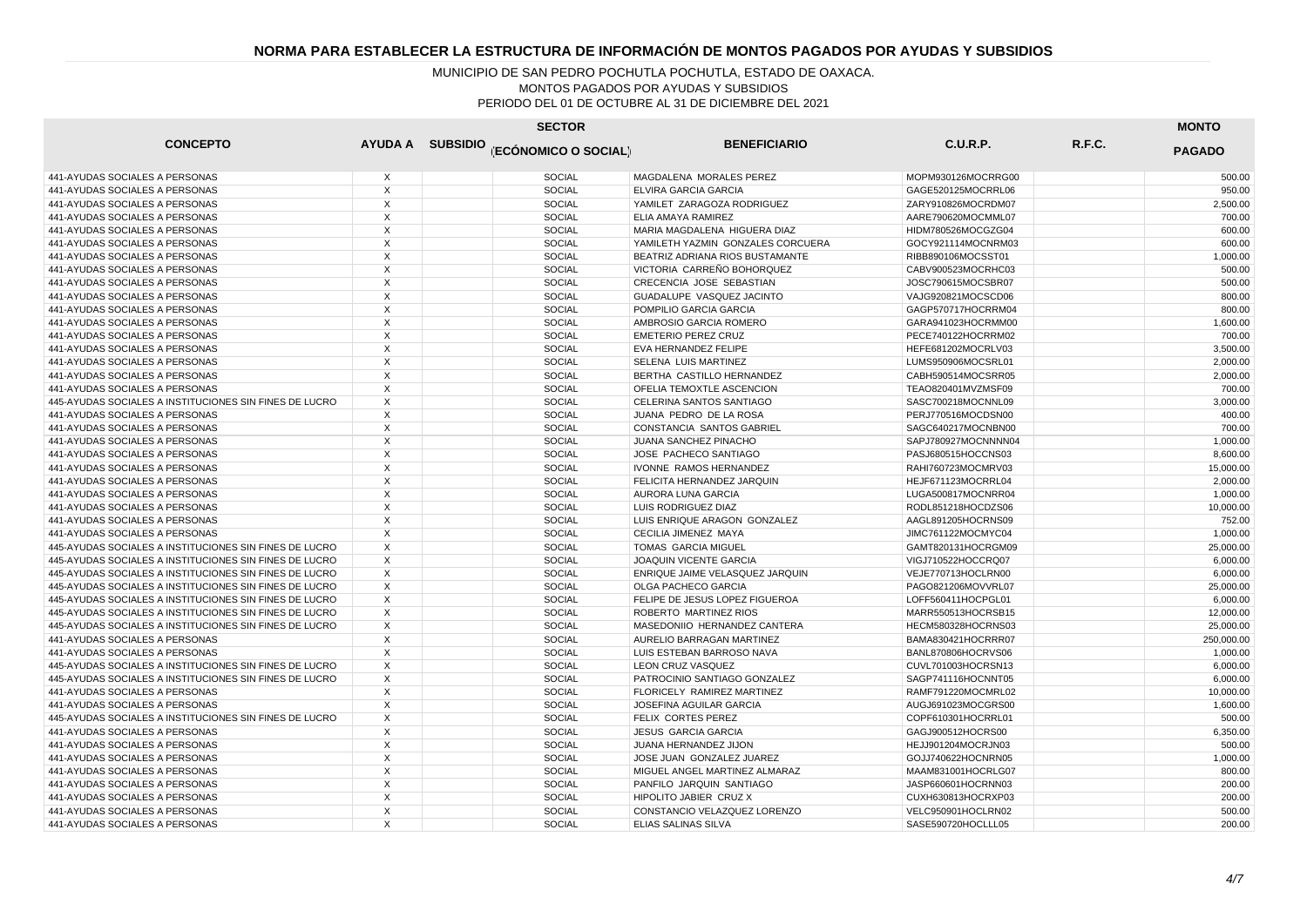| <b>CONCEPTO</b><br>AYUDA A SUBSIDIO (ECÓNOMICO O SOCIAL)<br><b>BENEFICIARIO</b><br><b>C.U.R.P.</b><br>R.F.C.<br><b>PAGADO</b><br><b>SOCIAL</b><br>441-AYUDAS SOCIALES A PERSONAS<br>X<br><b>JUANA HERNANDEZ REYES</b><br>HERJ750208MOCRYN04 |           |
|---------------------------------------------------------------------------------------------------------------------------------------------------------------------------------------------------------------------------------------------|-----------|
|                                                                                                                                                                                                                                             |           |
|                                                                                                                                                                                                                                             | 1,000.00  |
| $\times$<br>445-AYUDAS SOCIALES A INSTITUCIONES SIN FINES DE LUCRO<br><b>SOCIAL</b><br>JAIME MARTINEZ RODRIGUEZ<br>MARJ660430HOCRDM04                                                                                                       | 70,000.00 |
| X<br><b>SOCIAL</b><br>445-AYUDAS SOCIALES A INSTITUCIONES SIN FINES DE LUCRO<br>GERARDO JARQUIN LOAEZA<br>JALG891029HOCRZR09                                                                                                                | 7,000.00  |
| $\times$<br><b>SOCIAL</b><br>441-AYUDAS SOCIALES A PERSONAS<br>FRANCISCO PACIANO GARCIA HERNANDEZ<br>GAHF850309HOCRRR05                                                                                                                     | 1,000.00  |
| 441-AYUDAS SOCIALES A PERSONAS<br>X<br><b>SOCIAL</b><br>JOSE ALCANTARA RAMIREZ<br>AARJ911114HOCLMS06                                                                                                                                        | 10,400.00 |
| $\mathsf{X}$<br><b>SOCIAL</b><br>441-AYUDAS SOCIALES A PERSONAS<br>EVERARDO RUIZ GARCIA<br>RUGE740314HOCZRV03                                                                                                                               | 5.800.00  |
| X<br>SOCIAL<br>441-AYUDAS SOCIALES A PERSONAS<br>OFELIA CRUZ LOPEZ<br>CXLO671024MOCRPF00                                                                                                                                                    | 1,700.00  |
| $\times$<br><b>SOCIAL</b><br>441-AYUDAS SOCIALES A PERSONAS<br>ADRIAN ESTEIN HERNANDEZ<br>EEHA770225HOCSRD03                                                                                                                                | 1.000.00  |
| 445-AYUDAS SOCIALES A INSTITUCIONES SIN FINES DE LUCRO<br>X<br><b>SOCIAL</b><br>ELIZABED SANTIAGO MENDEZ<br>SAME810801MOCNNL00                                                                                                              | 10,000.00 |
| $\times$<br>445-AYUDAS SOCIALES A INSTITUCIONES SIN FINES DE LUCRO<br><b>SOCIAL</b><br>ROBERTO MARTINEZ RIOS<br>MARR550513HOCRSB15                                                                                                          | 3.000.00  |
| 445-AYUDAS SOCIALES A INSTITUCIONES SIN FINES DE LUCRO<br>X<br><b>SOCIAL</b><br>ENRIQUE JAIME VELASQUEZ JARQUIN<br>VEJE770713HOCLRN00                                                                                                       | 6,000.00  |
| X<br>441-AYUDAS SOCIALES A PERSONAS<br><b>SOCIAL</b><br>ADELINA RODRIGUEZ ALONSO<br>ROAA550902MOCDLD08                                                                                                                                      | 2.000.00  |
| 441-AYUDAS SOCIALES A PERSONAS<br>X<br><b>SOCIAL</b><br>LINO SANTOS CORTES<br>SACL930923HOCNRN01                                                                                                                                            | 1,900.00  |
| $\times$<br>441-AYUDAS SOCIALES A PERSONAS<br><b>SOCIAL</b><br>CRESCENCIO SILVA SANCHEZ<br>SISC770419HOCLNR00                                                                                                                               | 1,900.00  |
| X<br><b>SOCIAL</b><br>441-AYUDAS SOCIALES A PERSONAS<br><b>TOMAS VARGAS MARTINEZ</b><br>VAMT850703HOCRRM00                                                                                                                                  | 2,000.00  |
| 441-AYUDAS SOCIALES A PERSONAS<br>X<br><b>SOCIAL</b><br>MIGUEL AGUILAR RAMIREZ<br>AURM560326HOCCGMG01                                                                                                                                       | 1,150.00  |
| X<br><b>SOCIAL</b><br><b>ITZEL CORTES SANTOS</b><br>441-AYUDAS SOCIALES A PERSONAS<br>COSI930730MOCRNT08                                                                                                                                    | 958.00    |
| $\times$<br><b>SOCIAL</b><br>441-AYUDAS SOCIALES A PERSONAS<br><b>ELVIRA RAMIRE GARCIA</b><br>RAGE740125MOCMRL06                                                                                                                            | 1,000.00  |
| X<br><b>SOCIAL</b><br>441-AYUDAS SOCIALES A PERSONAS<br>MARIA DE LOS ANGELES DENOVA CRUZ<br>DECA890802MDFRN08                                                                                                                               | 1,000.00  |
| X<br><b>SOCIAL</b><br>441-AYUDAS SOCIALES A PERSONAS<br><b>GLORIA RAMIREZ JACINTO</b><br>RAJG800325MOCMCL08                                                                                                                                 | 3,000.00  |
| $\times$<br><b>SOCIAL</b><br>441-AYUDAS SOCIALES A PERSONAS<br>ARTEMIA OLIVERA HERNANDEZ<br>OIHA511214MOCLRR05                                                                                                                              | 200.00    |
| X<br>441-AYUDAS SOCIALES A PERSONAS<br><b>SOCIAL</b><br>HASSEL JAZMIN VILLAVERDE CABRERA<br>VICJ900612MOCLBS02                                                                                                                              | 1,750.00  |
| $\times$<br>ANASTACIA PEREZ RAMIREZ<br>441-AYUDAS SOCIALES A PERSONAS<br><b>SOCIAL</b><br>PERA680414MOCRMN08                                                                                                                                | 400.00    |
| $\times$<br><b>SOCIAL</b><br>VICTORIA CARREÑO BOHORQUEZ<br>441-AYUDAS SOCIALES A PERSONAS<br>CABV900523MOCRHC03                                                                                                                             | 500.00    |
| X<br><b>SOCIAL</b><br>IRISMELDA PEÑALOZA GARCIA<br>441-AYUDAS SOCIALES A PERSONAS<br>PEGI860820MOCXRR01                                                                                                                                     | 5,000.00  |
| $\times$<br><b>SOCIAL</b><br>441-AYUDAS SOCIALES A PERSONAS<br>MARIA ISABEL JARQUIN SANTIAGO<br>JASI881223MMCRNS06                                                                                                                          | 1,617.00  |
| 441-AYUDAS SOCIALES A PERSONAS<br>X<br>SOCIAL<br>MA LUISA RIOS SANCHEZ<br>RISL710225MOCSNS06                                                                                                                                                | 800.00    |
| $\mathsf{X}$<br>441-AYUDAS SOCIALES A PERSONAS<br><b>SOCIAL</b><br><b>TERESA GARCIA GARCIA</b><br>GAGT820723MOCRRR05                                                                                                                        | 500.00    |
| X<br>SOCIAL<br>441-AYUDAS SOCIALES A PERSONAS<br>OSMAR PACHECO AGUILAR<br>PAAO900419HOCCGSS02                                                                                                                                               | 1,500.00  |
| $\overline{X}$<br><b>SOCIAL</b><br>441-AYUDAS SOCIALES A PERSONAS<br>ELOISA ARISTA ALONSO<br>AIAE630605MOCRLL00                                                                                                                             | 500.00    |
| 441-AYUDAS SOCIALES A PERSONAS<br>X<br><b>SOCIAL</b><br>AURORA ALONSO BASTIDA<br>AOBA820822MOCLSR07                                                                                                                                         | 500.00    |
| $\times$<br>441-AYUDAS SOCIALES A PERSONAS<br><b>SOCIAL</b><br>ANDREZ NOLASCO HERNANDEZ<br>NOHA620712HOCLRN05                                                                                                                               | 15,000.00 |
| 441-AYUDAS SOCIALES A PERSONAS<br>X<br><b>SOCIAL</b><br>MARIA VENTURA CARREÑO<br>VECM751028MOCNRR03                                                                                                                                         | 3,000.00  |
| X<br>445-AYUDAS SOCIALES A INSTITUCIONES SIN FINES DE LUCRO<br><b>SOCIAL</b><br>RUBEN CANSECO GASPAR<br>SAGP741116HOCNNT05                                                                                                                  | 2,500.00  |
| X<br>SOCIAL<br>441-AYUDAS SOCIALES A PERSONAS<br>CELERINA SANTOS SANTIAGO<br>7BC23F047ACF                                                                                                                                                   | 3,000.00  |
| $\times$<br>441-AYUDAS SOCIALES A PERSONAS<br><b>SOCIAL</b><br>JAIME PEDRO HERNANDEZ<br>PEHJ920715HOCDRM07                                                                                                                                  | 500.00    |
| X<br><b>SOCIAL</b><br>441-AYUDAS SOCIALES A PERSONAS<br>AGUSTINA RAMOS HERNANDEZ<br>RAHA680424MOCMRG03                                                                                                                                      | 1,500.00  |
| X<br>441-AYUDAS SOCIALES A PERSONAS<br><b>SOCIAL</b><br>VELENTE CASIMIRO RAMIREZ SANTIAGO<br>RASV610913HOCMNL01                                                                                                                             | 1,500.00  |
| 445-AYUDAS SOCIALES A INSTITUCIONES SIN FINES DE LUCRO<br>X<br><b>SOCIAL</b><br>JAIME MARTINEZ RODRIGUEZ<br>MARJ660430HOCRDM04                                                                                                              | 50,000.00 |
| X<br><b>SOCIAL</b><br>441-AYUDAS SOCIALES A PERSONAS<br>GAEL SAID BLAS CABRERA<br>BACG030318HOCLBLA1                                                                                                                                        | 1,320.00  |
| $\times$<br><b>SOCIAL</b><br>445-AYUDAS SOCIALES A INSTITUCIONES SIN FINES DE LUCRO<br>JAIME MARTINEZ RODRIGUEZ<br>MARJ660430HOCRDM04                                                                                                       | 50,000.00 |
| X<br><b>SOCIAL</b><br>441-AYUDAS SOCIALES A PERSONAS<br>MARIA ISABEL JARQUIN SANTIAGO<br>JASI881223MMCRNS06                                                                                                                                 | 5,690.00  |
| X<br><b>SOCIAL</b><br>VERONICA RUIZ RICARDEZ<br>441-AYUDAS SOCIALES A PERSONAS<br>RURV770610MOCZR01                                                                                                                                         | 2,000.00  |
| $\times$<br><b>SOCIAL</b><br>441-AYUDAS SOCIALES A PERSONAS<br>BRIANDA YAMIL RIVERA BARRANCO<br>RIBB890620MOCVRR05                                                                                                                          | 5,000.00  |
| $\times$<br><b>SOCIAL</b><br>445-AYUDAS SOCIALES A INSTITUCIONES SIN FINES DE LUCRO<br>JESUS ADRIAN LOPEZ RAMIREZ<br>LORJ890605HOCPMS06                                                                                                     | 10,000.00 |
| $\times$<br>ANA YARELI NUÑEZ CONTRERAS<br>441-AYUDAS SOCIALES A PERSONAS<br><b>SOCIAL</b><br>NUCA960619MOCXNN02                                                                                                                             | 2,000.00  |
| X<br><b>SOCIAL</b><br>PAULINO FLORES LOPEZ<br>FOLP750622HOCLOL07<br>441-AYUDAS SOCIALES A PERSONAS                                                                                                                                          | 800.00    |
| $\times$<br><b>SOCIAL</b><br>441-AYUDAS SOCIALES A PERSONAS<br><b>HECTOR MARTINE REYES</b><br>MARH800924HOCRYC05                                                                                                                            | 1,500.00  |
| 441-AYUDAS SOCIALES A PERSONAS<br>X<br><b>SOCIAL</b><br>YANET MATIAS HERNANDEZ<br>MAHY900120MOCTRN06                                                                                                                                        | 2,000.00  |
| 441-AYUDAS SOCIALES A PERSONAS<br>$\times$<br><b>SOCIAL</b><br>NAYELI MARTINEZ HERRERA<br>MAHN851117MOCRRY04                                                                                                                                | 4.000.00  |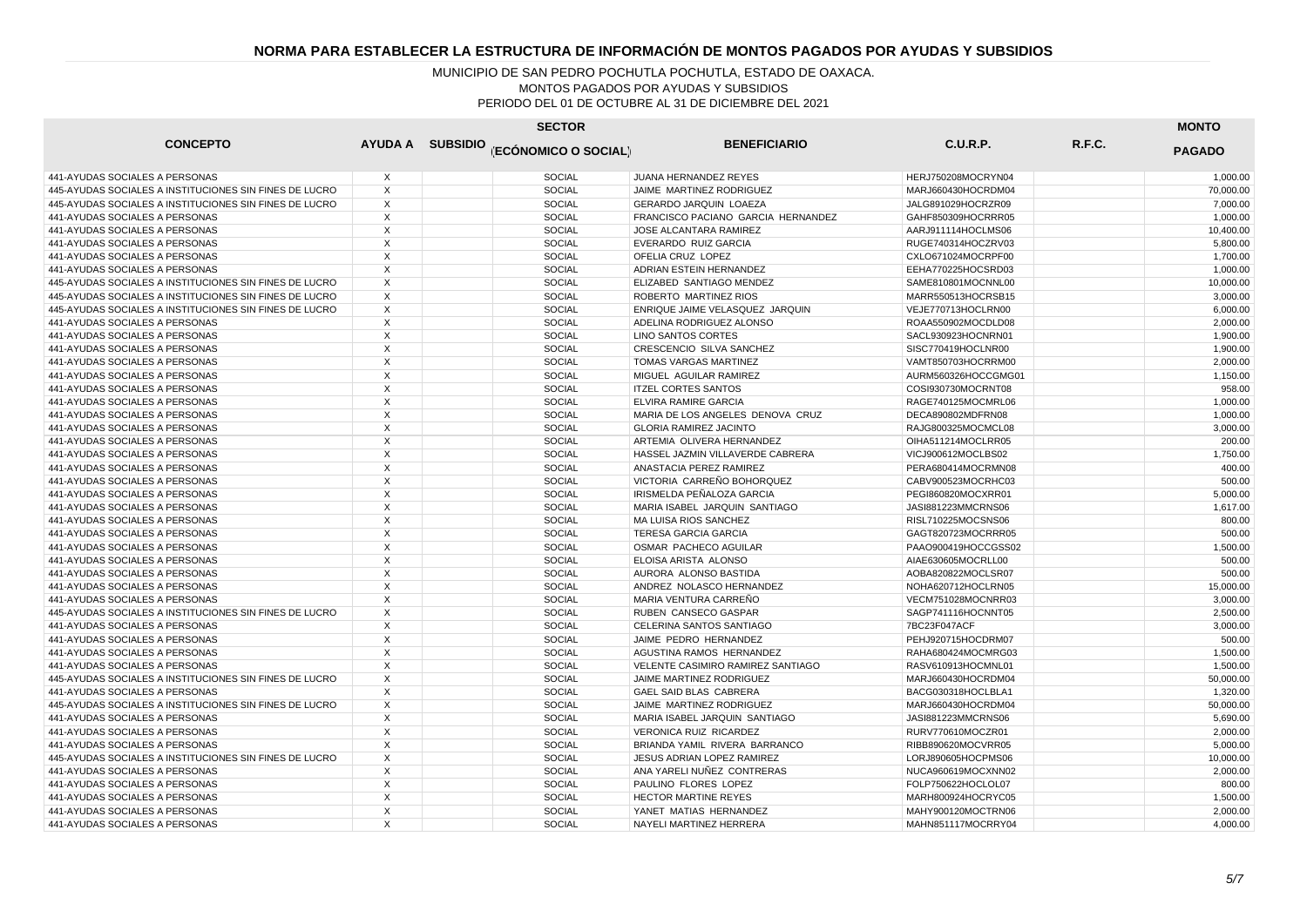| <b>SECTOR</b>                                          |                           |  |                                       |                                   |                     |        |               |
|--------------------------------------------------------|---------------------------|--|---------------------------------------|-----------------------------------|---------------------|--------|---------------|
| <b>CONCEPTO</b>                                        |                           |  | AYUDA A SUBSIDIO (ECÓNOMICO O SOCIAL) | <b>BENEFICIARIO</b>               | C.U.R.P.            | R.F.C. | <b>PAGADO</b> |
| 441-AYUDAS SOCIALES A PERSONAS                         | X                         |  | <b>SOCIAL</b>                         | RICARDO RAMIREZ RAMIREZ           | RARR720504HOCMMC06  |        | 500.00        |
| 441-AYUDAS SOCIALES A PERSONAS                         | $\boldsymbol{\mathsf{X}}$ |  | <b>SOCIAL</b>                         | MARIA ELENA CARDENAS SANCHEZ      | CASE760507MOCRNL08  |        | 200.00        |
| 441-AYUDAS SOCIALES A PERSONAS                         | Х                         |  | <b>SOCIAL</b>                         | LEONILA MORALES REYES             | MORL700117MOCRYN02  |        | 700.00        |
| 441-AYUDAS SOCIALES A PERSONAS                         | $\overline{\mathsf{x}}$   |  | <b>SOCIAL</b>                         | <b>BENJAMIN GARCIA GARCIA</b>     | GAGB820101HOCRRN03  |        | 2,500.00      |
| 441-AYUDAS SOCIALES A PERSONAS                         | X                         |  | SOCIAL                                | PANFILO JARQUIN SANTIAGO          | JASP660601HOCRNN03  |        | 400.00        |
| 441-AYUDAS SOCIALES A PERSONAS                         | X                         |  | <b>SOCIAL</b>                         | MARCELINO HERNANDEZ AUDELO        | HEAM870426HOCRDDR06 |        | 1,600.00      |
| 441-AYUDAS SOCIALES A PERSONAS                         | X                         |  | <b>SOCIAL</b>                         | MARIA PACHECO COLMENARES          | PACM710808MOCCLR08  |        | 7,750.00      |
| 441-AYUDAS SOCIALES A PERSONAS                         | X                         |  | <b>SOCIAL</b>                         | YADIRA LOPEZ ANGELES              | LOAY951101MOCPND05  |        | 10,000.00     |
| 441-AYUDAS SOCIALES A PERSONAS                         | X                         |  | <b>SOCIAL</b>                         | MARIA MAGDALENA MARTINEZ          | MAXM370721MOCRXG04  |        | 10,000.00     |
| 441-AYUDAS SOCIALES A PERSONAS                         | X                         |  | SOCIAL                                | TANIA JAZMIN CAUDILLO CABRERA     | CACT910920MDFDBN09  |        | 3,000.00      |
| 441-AYUDAS SOCIALES A PERSONAS                         | X                         |  | <b>SOCIAL</b>                         | ANGEL ROJAS ARGUELLLES            | ROAA870923HOCJRN03  |        | 23,568.00     |
| 441-AYUDAS SOCIALES A PERSONAS                         | X                         |  | <b>SOCIAL</b>                         | RITA HERNANDEZ MARTINEZ           | HEMR311018MOCRRT00  |        | 2,061.00      |
| 441-AYUDAS SOCIALES A PERSONAS                         | X                         |  | <b>SOCIAL</b>                         | MAURA SANTOYA ARAGON              | SAAM550213MOCNRR00  |        | 4,500.00      |
| 441-AYUDAS SOCIALES A PERSONAS                         | X                         |  | <b>SOCIAL</b>                         | CLAUDIO HECTOR ENRIQUE CUEVAS     | EICC580604HOCNVL05  |        | 6,000.00      |
| 441-AYUDAS SOCIALES A PERSONAS                         | $\mathsf{X}$              |  | <b>SOCIAL</b>                         | RODOLFINA RUIZ MARTINEZ           | RUMR680621MOCZRD00  |        | 5.000.00      |
| 441-AYUDAS SOCIALES A PERSONAS                         | X                         |  | <b>SOCIAL</b>                         | ELVIRA PEREZ SANTOS               | PESE530718MOCRNLL04 |        | 9,465.00      |
| 441-AYUDAS SOCIALES A PERSONAS                         | $\overline{\mathsf{x}}$   |  | <b>SOCIAL</b>                         | MARCO ANTONIO RODRIGUEZ CARREON   | ROCM840218HOCDRR07  |        | 9,612.00      |
| 441-AYUDAS SOCIALES A PERSONAS                         | X                         |  | <b>SOCIAL</b>                         | <b>MAURO MORALES MATIAS</b>       | MOMM690115HOCRTR03  |        | 8,450.00      |
| 441-AYUDAS SOCIALES A PERSONAS                         | $\times$                  |  | <b>SOCIAL</b>                         | SILVESTRE MARTINEZ JIMENEZ        | MAJS411231HOCRML09  |        | 10.000.00     |
| 441-AYUDAS SOCIALES A PERSONAS                         | X                         |  | <b>SOCIAL</b>                         | PILAR RAMOS VICERRETEA            | RAPV651012MOCCL01   |        | 10,000.00     |
| 441-AYUDAS SOCIALES A PERSONAS                         | X                         |  | <b>SOCIAL</b>                         | SILVESTRE MARTINEZ RAMOS          | MARS940318HCCRML04  |        | 10.000.00     |
| 441-AYUDAS SOCIALES A PERSONAS                         | X                         |  | <b>SOCIAL</b>                         | ADRIAN PERALTA MARTINEZ           | PEMA810108HOOCRRD00 |        | 5,500.00      |
| 441-AYUDAS SOCIALES A PERSONAS                         | X                         |  | <b>SOCIAL</b>                         | LUIS SANTIAGO RODRIGUEZ           | SARL910831HOCNDS02  |        | 9.600.00      |
| 441-AYUDAS SOCIALES A PERSONAS                         | X                         |  | <b>SOCIAL</b>                         | FELIPE RODRIGUEZ SANTIAGO         | SARF800601HOCNDL05  |        | 9,600.00      |
| 441-AYUDAS SOCIALES A PERSONAS                         | X                         |  | <b>SOCIAL</b>                         | CIRILO VASQUEZ CRISTOBAL          | VACC820318HOCSRR05  |        | 5,000.00      |
| 441-AYUDAS SOCIALES A PERSONAS                         | X                         |  | <b>SOCIAL</b>                         | VICENTE PACHECO SANTIAGO          | PASV860122HOCCNC08  |        | 5,000.00      |
| 441-AYUDAS SOCIALES A PERSONAS                         | X                         |  | <b>SOCIAL</b>                         | <b>MARISOL LUCERO RAMIREZ</b>     | LURM730904MOCCMR00  |        | 14,000.00     |
| 441-AYUDAS SOCIALES A PERSONAS                         | $\times$                  |  | <b>SOCIAL</b>                         | FELIX HERNANDEZ CRUZ              | HECF760301HOCRRL03  |        | 9.000.00      |
| 441-AYUDAS SOCIALES A PERSONAS                         | X                         |  | SOCIAL                                | PAULINO JARQUIN LUIS              | JALP750622HOCRSL03  |        | 7,378.00      |
| 441-AYUDAS SOCIALES A PERSONAS                         | $\overline{\mathsf{x}}$   |  | <b>SOCIAL</b>                         | OLGA SANTIAGO VAZQUEZ             | SAVO851211MOCNZL06  |        | 1.600.00      |
| 441-AYUDAS SOCIALES A PERSONAS                         | X                         |  | <b>SOCIAL</b>                         | ALFONSO CARLOS VARGAS LOPEZ       | VALA821104HOCRPL01  |        | 10,000.00     |
| 441-AYUDAS SOCIALES A PERSONAS                         | $\times$                  |  | <b>SOCIAL</b>                         | ROBERTO MARTINEZ RIOS             | MARR550513HOCRSB07  |        | 8,550.00      |
| 441-AYUDAS SOCIALES A PERSONAS                         | X                         |  | <b>SOCIAL</b>                         | MACARIO RAMIREZ LOPEZ             | RALM520229HOCMPC08  |        | 5,000.00      |
| 441-AYUDAS SOCIALES A PERSONAS                         | X                         |  | <b>SOCIAL</b>                         | DANIEL DIAZ ALTAMIRANO            | DIAD970329HOCZLN08  |        | 2,000.00      |
| 441-AYUDAS SOCIALES A PERSONAS                         | X                         |  | SOCIAL                                | LEOVIGILIO MIGUEL PASTOR          | MIPL581114HOCGSV09  |        | 600.00        |
| 441-AYUDAS SOCIALES A PERSONAS                         | X                         |  | <b>SOCIAL</b>                         | AQUILEO PABLO CORTES              | PACA700512HOCBRQ08  |        | 4,000.00      |
| 441-AYUDAS SOCIALES A PERSONAS                         | $\boldsymbol{\mathsf{X}}$ |  | <b>SOCIAL</b>                         | LUCIA RAMIREZ RODRIGUEZ           | RARL000504MOCMDCA1  |        | 500.00        |
| 441-AYUDAS SOCIALES A PERSONAS                         | X                         |  | <b>SOCIAL</b>                         | MARCOS RAMIREZ GARCIA             | RAGM960831HOCMRR00  |        | 1,000.00      |
| 445-AYUDAS SOCIALES A INSTITUCIONES SIN FINES DE LUCRO | X                         |  | <b>SOCIAL</b>                         | JAIME RODRIGUEZ MARTINEZ          | MARJ660430HOCRDM04  |        | 30,000.00     |
| 441-AYUDAS SOCIALES A PERSONAS                         | X                         |  | <b>SOCIAL</b>                         | ESTEBAN MARTINEZ ROBLES           | MAFE860906HOCRBS09  |        | 1,000.00      |
| 441-AYUDAS SOCIALES A PERSONAS                         | $\overline{\mathsf{x}}$   |  | <b>SOCIAL</b>                         | ANA GABRIEL GARCIAI               | GAGA730624MOCBRN08  |        | 2,000.00      |
| 441-AYUDAS SOCIALES A PERSONAS                         | X                         |  | <b>SOCIAL</b>                         | ADOLFO MARTINEZ HERRERA           | MAHA851020HDFRRD05  |        | 3,000.00      |
| 441-AYUDAS SOCIALES A PERSONAS                         | $\boldsymbol{\mathsf{X}}$ |  | <b>SOCIAL</b>                         | JOSE IVES ULLOA CASTILLEJOS       | UOCI771212HOCLSV11  |        | 1,500.00      |
| 441-AYUDAS SOCIALES A PERSONAS                         | $\times$                  |  | <b>SOCIAL</b>                         | MANUEL RUIZ GARCIA                | RUGM810202HOCZRN04  |        | 2,450.00      |
| 441-AYUDAS SOCIALES A PERSONAS                         | $\overline{X}$            |  | <b>SOCIAL</b>                         | AURORA LUNA GARCIA                | LUGA500817MOCNRR04  |        | 600.00        |
| 441-AYUDAS SOCIALES A PERSONAS                         | X                         |  | <b>SOCIAL</b>                         | YAMILET JAZMIN GONZALEZ CORCUERA  | GOCY921114MOCNRM03  |        | 1,500.00      |
| 441-AYUDAS SOCIALES A PERSONAS                         | X                         |  | SOCIAL                                | ROCIO RODRIGUEZ REYES             | RORR690804MOCDYC04  |        | 2,000.00      |
| 441-AYUDAS SOCIALES A PERSONAS                         | X                         |  | <b>SOCIAL</b>                         | PAULA NANCY RAMIREZ HERNANDEZ     | RAHP780629MGRMRL04  |        | 650.00        |
| 441-AYUDAS SOCIALES A PERSONAS                         | X                         |  | <b>SOCIAL</b>                         | ADOLFO MARTINEZ HERRERA           | MAHA851020HDFRRD05  |        | 1,000.00      |
| 441-AYUDAS SOCIALES A PERSONAS                         | X                         |  | <b>SOCIAL</b>                         | SANDRA LETICIA MARTINEZ CERVANTES | MACS771125MOCRRN06  |        | 5.000.00      |